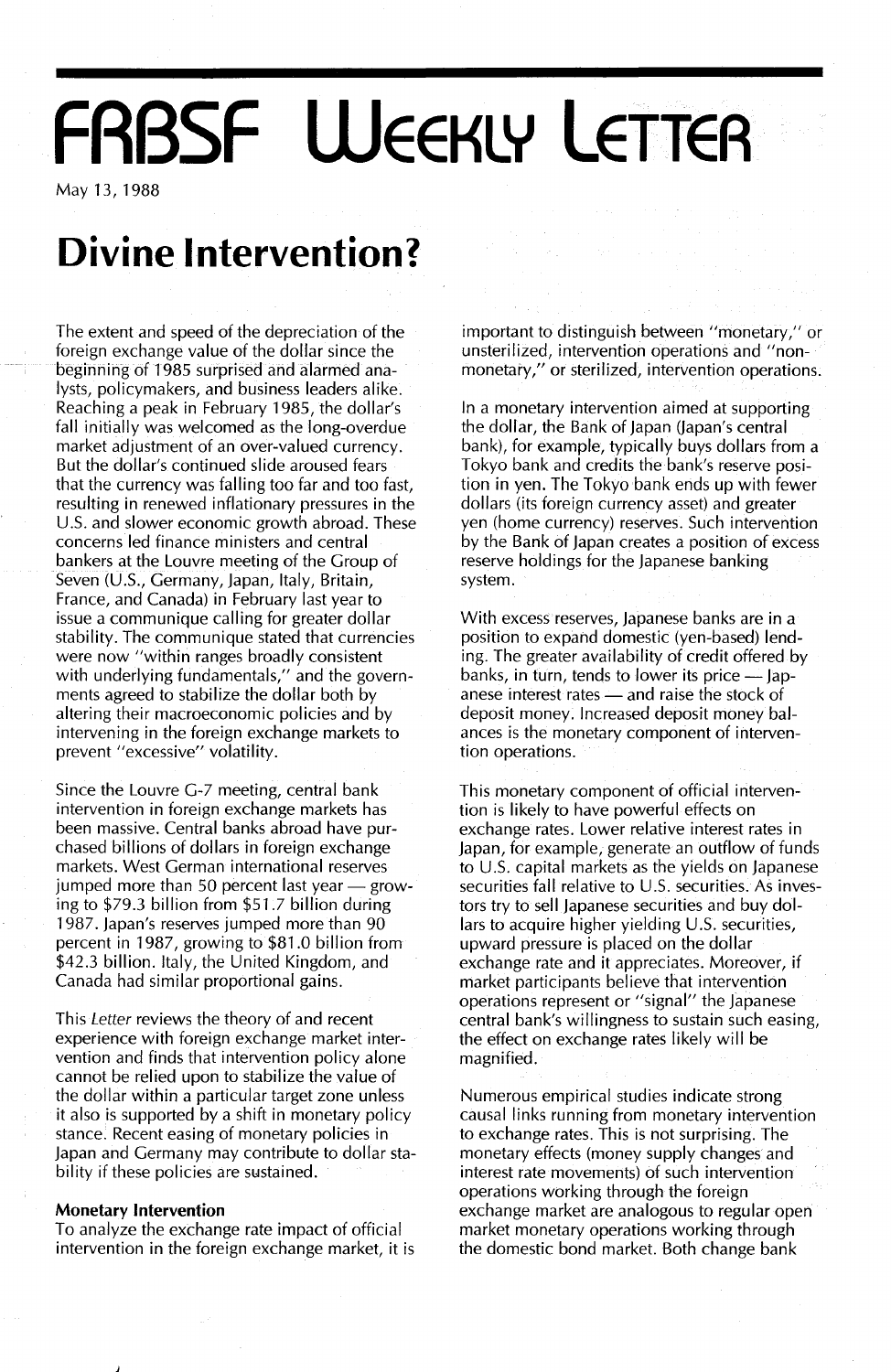## **FRBSF**

*reserve* holdings in an analogous fashion. The difference between the two is that in the intervention case, private banks' foreign asset holdings are changed, while in the case of open market operations, banks' domestic bond holdings are changed. Hence, sustained monetary intervention likely will *have* a powerful and long-lasting effect on exchange rates primarily to the extent that it represents a fundamental change in the central bank's monetary policy stance. That is, monetary intervention influences the *overall* money growth rate, in addition to shifting the apparatus of monetary control from domestic open market operations to intervention in the foreign exchange market.

#### **Non-monetary Intervention**

In the previous example, the Bank of Japan's purchase of dollars in the Tokyo foreign exchange market was allowed to increase the Japanese money supply and lower Japanese interest rates. The Bank of Japan, *however,* could pursue non-monetary intervention byoffsetting or "sterilizing" this monetary effect through the sale of a domestic (yen-denominated) security in open market operations. This action reduces Japanese commercial bank yen *reserves* to their initial *level.* The Japanese banking sector would *have* more domestic securities in its portfolio, and fewer dollar-denominated securities (those purchased by the Bank of Japan).

Japanese banks may *have* preferred the initial mix of securities in their portfolios. If so, they will try to restore their portfolios by buying dollar-denominated securities and selling yen securities. This private shift toward dollar securities at the expense of yen securities is likely to induce capital outflow from Japan towards the U.5., which, if quantitatively important, would place upward pressure on the dollar exchange rate and cause it to appreciate.

These non-monetary or "sterilized" intervention operations are likely to *have* much weaker effects on exchange rates than their monetary counterparts, *however.* Empirical research either has failed to find any significant effects of sterilized intervention on exchange rates, or has found that both its initjal magnitude and duration *over* time seem to *vary* from episode to episode.

There are several reasons why the effects of sterilized intervention on exchange rates are likely to be small, and to some extent unpredictable. First, sterilized intervention, by definition, offsets monetary effects and works only through changes in interest rates associated with portfolio rebalancing. Second, investors may *view* foreign and domestic securities as reasonably close substitutes, at least on the margin. In our example, if Japanese banks largely are indifferent between yen and dollar-denominated securities on the margin, the Bank of Japan's attempts to stabilize the dollar by buying dollar securities for yen securities is likely to induce only a small rebalancing effort and a small effect on exchange rates and interest rates.

Third, investors' asset preferences between domestic and foreign securities respond to a variety of factors, including expectations regarding future policies, prospects for inflation, and the *overall* investment climate. Thus, other factors besides central banks' sterilized intervention operations also "upset" investors' portfolio balance, and may work against the intervention operations. Most important in this regard are bond financed government budget deficits, which may introduce billions of dollars of new security issues into private portfolios *every* year. Deficit financing "upsets" portfolio balance, and in turn, induces capital flows and exchange rate effects on a scale typically much greater than that associated with sterilized intervention operations.

For these reasons, the effect of non-monetary, or sterilized, central bank intervention on exchange rates is difficult to detect empirically. Unlike the effects of monetary intervention, both the initial impact and the duration of non-monetary intervention seem to *vary* greatly in terms of magnitude and timing.

#### **Recent Experience**

On a day-to-day basis, the central banks of Germany and Japan generally attempt to sterilize their intervention operations. In effect, *however,* both West Germany and Japan *have* allowed a large part of their dollar purchases in the foreign exchange market to go unsterilized following the *Louvre* agreement. As a consequence, both German and Japanese money growth has been rapid *over* the past year. In Japan, the growth rate of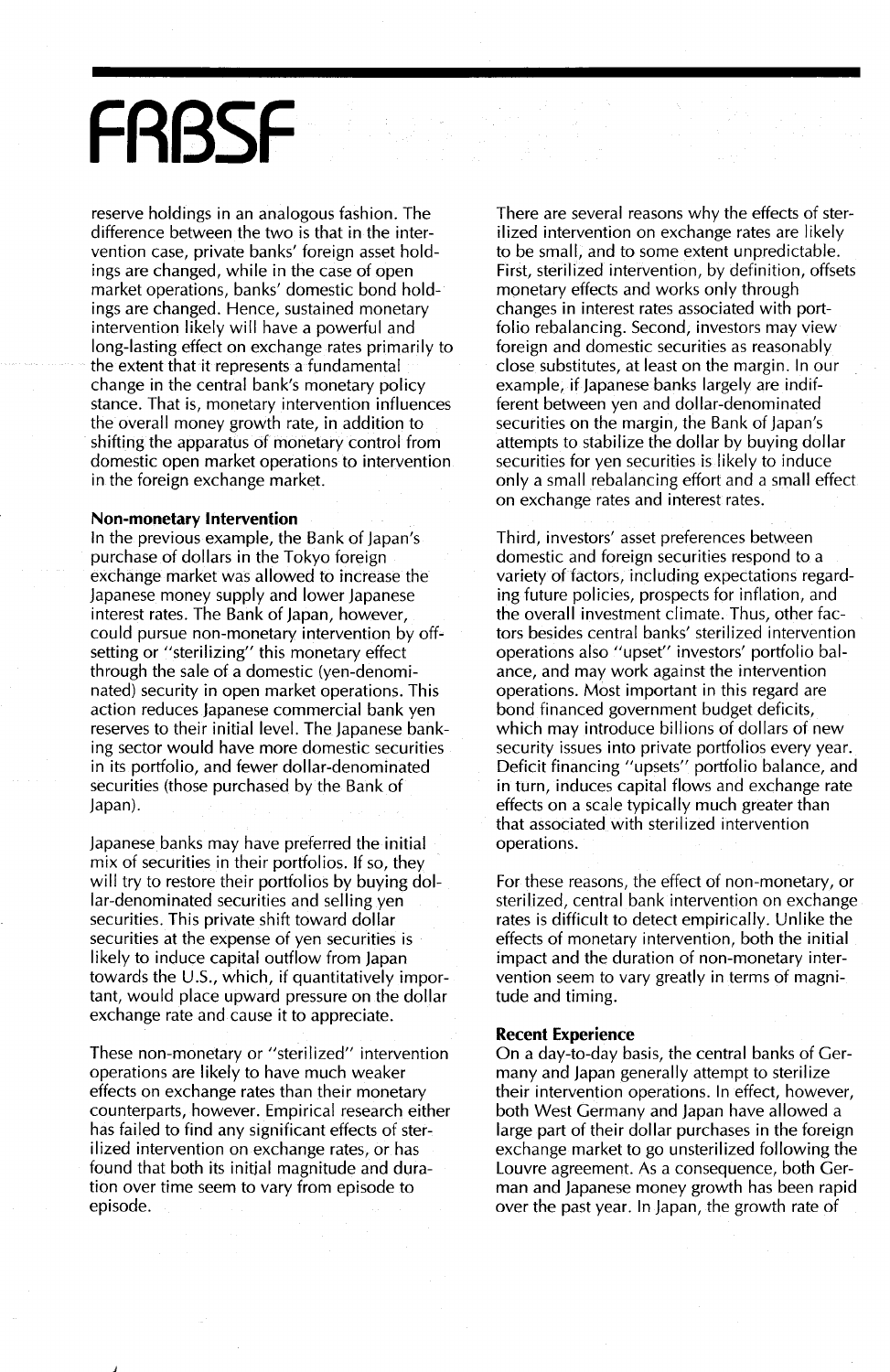

broad money has accelerated almost continuously since the beginning of last year, and for the October-December quarter hit 11.8 percent - the highest rate since the second quarter of 1979. The Bank of Japan is projecting even higher growth this quarter. Similarly, money growth in West Germany has overshot target ranges for the second year in a row.

Supporting these moves, both the Bank of Japan and the Bundesbank lowered their central bank discount rates by 50 basis points early last year. Money market interest rates also declined in both countries — rates in Japan declined from 4.18 percent in December 1986 to 3.2 percent recently, while rates in Germany declined from 5.0 percent to 3.2 percent over the same period.

Monetary ease in Japan and Germany was not pursued uniformly during the course of the year, however. In the late summer, the Bank of Japan and the Bundesbank made some attempt to slow liquidity growth in response to a strengthening dollar and concerns about the emergence of inflationary expectations. The Bank of Japan tried to moderate credit expansion by limiting discount window borrowings and allowed shortterm interest rates to rise in the face of strong money market conditions. The Bundesbank also raised short-term interest rates. However, concern about the stability of the dollar and the potential for financial market collapse that arose in late October caused the two central banks to abandon these attempts at restraint and continue with more expansionary policies.



But have these moves helped stabilize exchange rates? The evidence suggests that monetary intervention has been moderately successful, while the effects of non-monetary intervention have been more difficult to detect. The dollar did not stabilize immediately following the Louvre agreement, despite large scale intervention operations that were allowed to have monetary effects. Then, between May and August the dollar rallied sharply, appreciating almost four percent on a trade weighted (monthly average) basis. However, when Germany and Japan tightened monetary policy through domestic operations, the dollar's gains quickly were reversed and the dollar depreciated a further 11 percent after August. (See chart.) Since the end of last year, the dollar exchange rate has been somewhat more stable, but was again under downward pressure at the end of March and in mid-April.

Thus, it appears that sustained monetary ease abroad may be necessary to stabilize the exchange value of the dollar. In this context, the recent bouts of dollar weakness may be attributable to uncertainty in the market over the Japanese and German commitments to maintain their present stances of monetary ease.

#### Michael Hutchison

Opinions expressed in this newsletter do not necessarily reflect the views of the management of the Federal Reserve Bank of San Francisco, or of the Board of Governors of the Federal Reserve System.

Editorial comments may be addressed to the editor (Barbara Bennett) or to the author.... Free copies of Federal Reserve publications can be obtained from the Public Information Department, Federal Reserve Bank of San Francisco, P.O. Box 7702, San Francisco 94120. Phone (415) 974-2246.